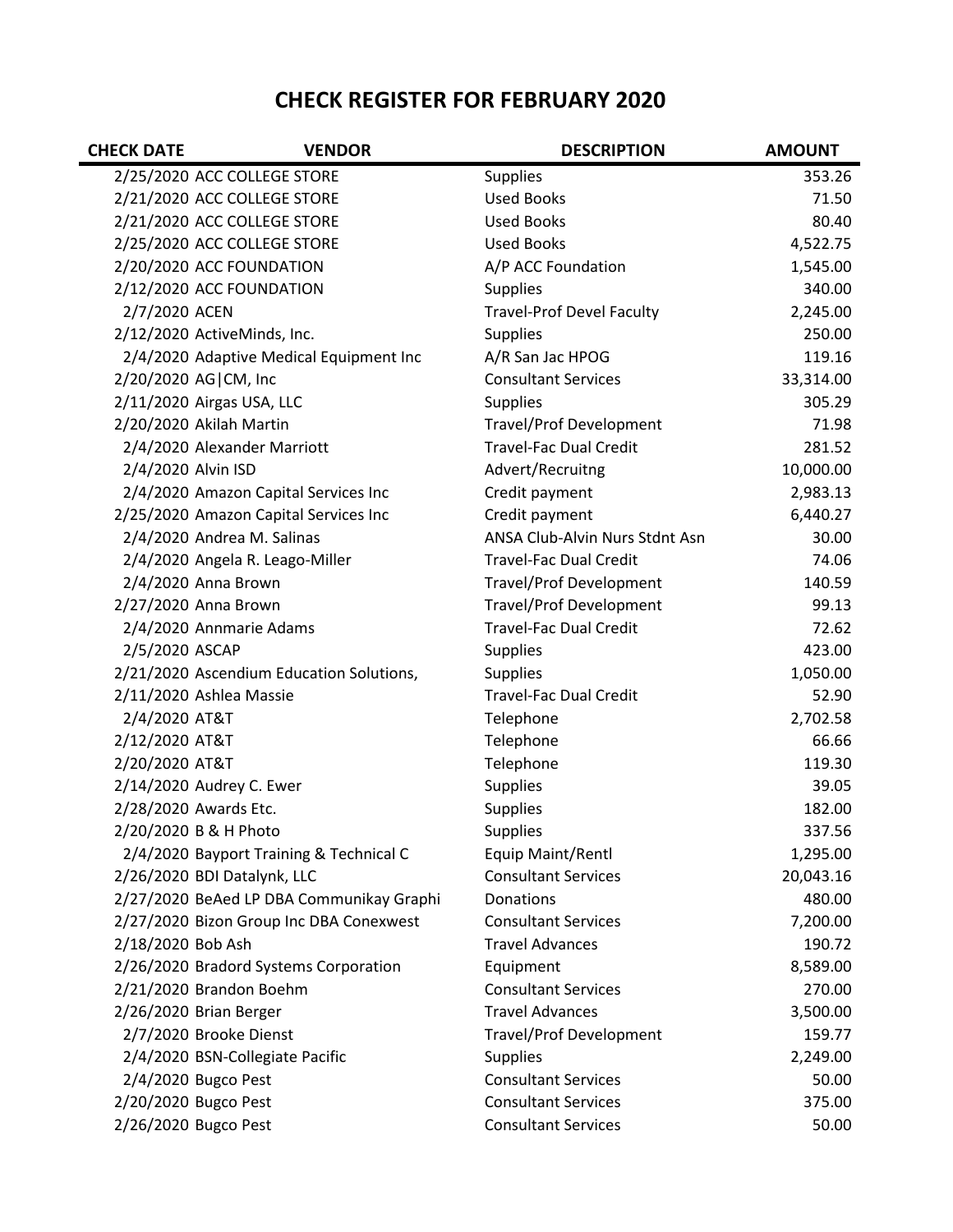| 2/11/2020 Building Maintenance Consultan | <b>Supplies</b>                | 263.13    |
|------------------------------------------|--------------------------------|-----------|
| 2/25/2020 Building Maintenance Consultan | <b>Supplies</b>                | 58.71     |
| 2/18/2020 Cameron M. Thomas              | <b>Travel Advances</b>         | 129.72    |
| 2/27/2020 Carl Butler                    | <b>Consultant Services</b>     | 165.00    |
| 2/5/2020 Carolina Biological Supply Com  | <b>Supplies</b>                | 1,795.10  |
| 2/20/2020 Carolina Biological Supply Com | Supplies                       | 120.20    |
| 2/4/2020 CDWG                            | Supplies                       | 945.26    |
| 2/18/2020 CDWG                           | Supplies                       | 334.38    |
| 2/27/2020 CDWG                           | Supplies                       | 47.97     |
| 2/5/2020 CENGAGE Learning                | <b>New Books</b>               | 5,444.52  |
| 2/21/2020 Center Point Energy            | Gas                            | 2,777.53  |
| 2/21/2020 Center Point Energy            | Gas                            | 34.20     |
| 2/21/2020 Center Point Energy            | Gas                            | 227.17    |
| 2/11/2020 Central Welding Supply Inc.    | Supplies                       | 278.52    |
| 2/20/2020 Central Welding Supply Inc.    | <b>Supplies</b>                | 72.89     |
| 2/4/2020 Ceramic Store                   | Equipment                      | 1,575.00  |
| 2/25/2020 Certified Customized Staffing  | Other A/R                      | 100.00    |
| 2/4/2020 CES/WAY LTD.                    | <b>Consultant Services</b>     | 5,347.00  |
| 2/11/2020 CES/WAY LTD.                   | <b>Consultant Services</b>     | 9,833.00  |
| 2/25/2020 CES/WAY LTD.                   | <b>Consultant Services</b>     | 3,892.00  |
| 2/21/2020 Charlie's Plumbing Inc         | <b>Consultant Services</b>     | 5,527.28  |
| 2/4/2020 Chastang Enterprises - Houston  | Equipment                      | 33,475.00 |
| 2/27/2020 Chris Kolafa                   | <b>Consultant Services</b>     | 290.00    |
| 2/25/2020 Christal Albrecht              | <b>Travel/Prof Development</b> | 308.20    |
| 2/5/2020 Christopher R. Cervantes        | <b>Consultant Services</b>     | 165.00    |
| 2/11/2020 Cintas Corporation No 2        | Supplies                       | 49.61     |
| 2/14/2020 Cintas Corporation No 2        | Supplies                       | 97.94     |
| 2/21/2020 Cintas Corporation No 2        | Supplies                       | 53.50     |
| 2/25/2020 Cintas Corporation No 2        | Supplies                       | 385.56    |
| 2/27/2020 Cintas Corporation No 2        | Supplies                       | 53.94     |
| 2/13/2020 Citibank                       | Credit card payment            | 57,341.33 |
| 2/4/2020 City of Alvin                   | Water/Sewg/Trash               | 13,031.86 |
| 2/5/2020 City of Pearland                | Advert/Recruitng               | 325.00    |
| 2/26/2020 Clarus Corporation             | Advert/Recruitng               | 1,800.00  |
| 2/27/2020 Coastal Bend College           | Supplies                       | 400.00    |
| 2/14/2020 College Source, Inc.           | <b>Supplies</b>                | 2,927.00  |
| 2/25/2020 Comcast Business               | Equip Maint/Rentl              | 2,312.08  |
| 2/20/2020 Commission on Accreditation fo | Supplies                       | 2,100.00  |
| 2/5/2020 Committee on Accreditation for  | Supplies                       | 1,250.00  |
| 2/26/2020 Cop Stop                       | <b>Supplies</b>                | 754.00    |
| 2/5/2020 Corporate Risk Holdings III, I  | Personnel Actions/Other        | 971.23    |
| 2/12/2020 Council for Advancement and Su | <b>Association Fees</b>        | 1,500.00  |
| 2/4/2020 Cynthia Griffith                | <b>Travel/Prof Development</b> | 96.00     |
| 2/4/2020 D & H Distributors              | Miscellaneous                  | 23.00     |
| 2/14/2020 D Reynolds Company, LLC DBA Th | Training                       | 6,613.20  |
| 2/7/2020 Dameria Boston                  | <b>Travel/Prof Development</b> | 53.82     |
| 2/18/2020 Daveon Gee                     | <b>Travel/Prof Development</b> | 187.61    |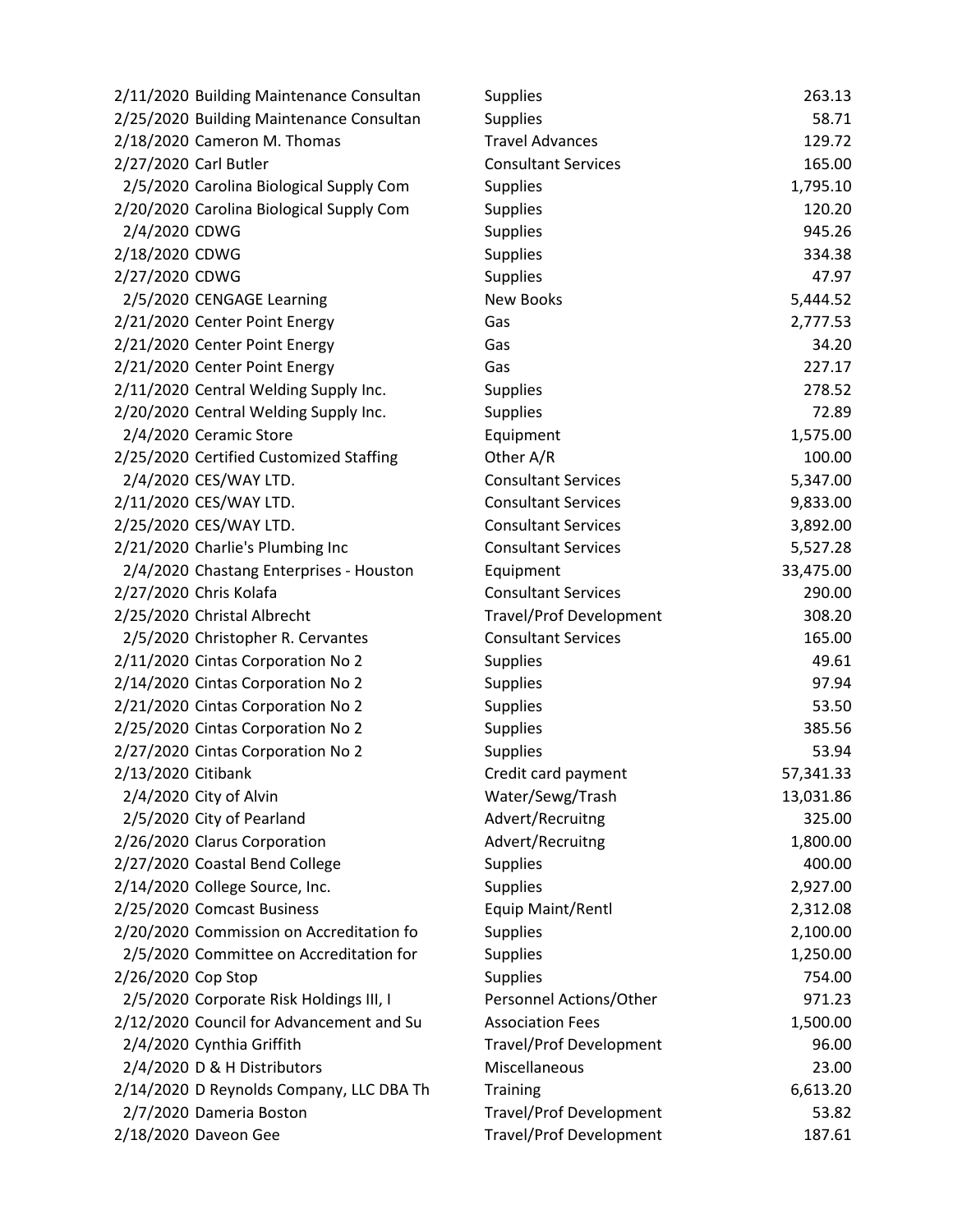| 2/11/2020 David Griffith                 | <b>Travel Advances</b>         | 284.00    |
|------------------------------------------|--------------------------------|-----------|
| 2/4/2020 David W. Westmoreland           | <b>Consultant Services</b>     | 6,671.60  |
| 2/11/2020 dba Area Safe & Lock           | <b>Supplies</b>                | 20.00     |
| 2/18/2020 Deborah Kraft                  | <b>Travel/Prof Development</b> | 291.43    |
| 2/11/2020 Deep East Texas Self Insurance | <b>Supplies</b>                | 184.92    |
| 2/4/2020 Dell Marketing LP               | Comp Hrdwr                     | 2,546.24  |
| 2/20/2020 Dell Marketing LP              | Equipment                      | 10,508.88 |
| 2/12/2020 Dell Marketing LP              | <b>Supplies</b>                | 11,474.25 |
| 2/4/2020 Diana L. Stiles                 | <b>Travel/Prof Development</b> | 1,805.16  |
| 2/27/2020 Domtar Paper Co., LLC          | <b>Supplies</b>                | 2,480.00  |
| 2/11/2020 Downtown T-Shirt Factory       | <b>Supplies</b>                | 72.00     |
| 2/5/2020 Dwayne Cooper                   | <b>Consultant Services</b>     | 165.00    |
| 2/20/2020 Dynamic Laboratories, Inc      | Supplies                       | 270.00    |
| 2/11/2020 Earthwise Environmental Inc    | <b>Consultant Services</b>     | 738.00    |
| 2/24/2020 Edmund D. Luquette, III        | <b>Travel Advances</b>         | 600.00    |
| 2/4/2020 Edmund D. Luquette, III         | <b>Travel-Fac Dual Credit</b>  | 278.82    |
| 2/14/2020 Edmund D. Luquette, III        | <b>Travel-Fac Dual Credit</b>  | 148.41    |
| 2/20/2020 Education, Training, & Researc | <b>Supplies</b>                | 54.99     |
| 2/21/2020 Elizabeth McLane               | <b>Travel/Prof Development</b> | 1,166.78  |
| 2/4/2020 Elizabeth McLane                | <b>Travel-Fac Dual Credit</b>  | 98.73     |
| 2/11/2020 Elliott Electric Supply Inc    | <b>Supplies</b>                | 435.12    |
| 2/20/2020 Elliott Electric Supply Inc    | <b>Supplies</b>                | 770.31    |
| 2/20/2020 Ellucian Company LP            | <b>Consultant Services</b>     | 2,343.00  |
| 2/25/2020 Elsevier-Hesi                  | <b>Supplies</b>                | 2,100.00  |
| 2/21/2020 Entrinsik, Inc                 | <b>Consultant Services</b>     | 4,600.00  |
| 2/4/2020 ESP, INC                        | <b>Supplies</b>                | 259.00    |
| 2/5/2020 ESRI                            | <b>Supplies</b>                | 500.00    |
| 2/12/2020 Evelyn Jammer                  | Travel-TDCJ                    | 457.01    |
| 2/4/2020 Ewing Irrigation Products Inc   | <b>Supplies</b>                | 100.85    |
| 2/11/2020 Ewing Irrigation Products Inc  | Supplies                       | 1,689.37  |
| 2/25/2020 Fairway Square Apartments      | <b>Athletic Housing</b>        | 900.00    |
| 2/11/2020 Fastenal Company               | <b>Supplies</b>                | 14.00     |
| 2/21/2020 Fastenal Company               | <b>Supplies</b>                | 425.64    |
| 2/21/2020 Federal Express                | Supplies                       | 18.62     |
| 2/4/2020 Fisdap                          | Supplies                       | 210.00    |
| 2/20/2020 Fisdap                         | <b>Supplies</b>                | 63.00     |
| 2/18/2020 Flowserve Us Inc.              | <b>Consultant Services</b>     | 8,140.00  |
| 2/5/2020 GMD Electronics                 | <b>Supplies</b>                | 239.40    |
| 2/11/2020 Goodyear Commercial Tire & Ser | <b>Supplies</b>                | 468.88    |
| 2/4/2020 Grainger                        | <b>Supplies</b>                | 187.04    |
| 2/20/2020 Graves Publishing Company      | <b>Supplies</b>                | 395.50    |
| 2/11/2020 Gumbo Medical LLC              | Supplies                       | 5,172.00  |
| 2/6/2020 H&H Medical Corporation         | Supplies                       | 3,244.45  |
| 2/27/2020 Haley Collins                  | <b>Travel Advances</b>         | 1,000.00  |
| 2/14/2020 Hartman Newspapers, Lp Dba the | Advert/Recruitng               | 141.00    |
| 2/20/2020 Hartman Newspapers, Lp Dba the | <b>Consultant Services</b>     | 54.00     |
| 2/14/2020 HEB Credit Receivables-Dept. 3 | Supplies-TDCJ                  | 227.56    |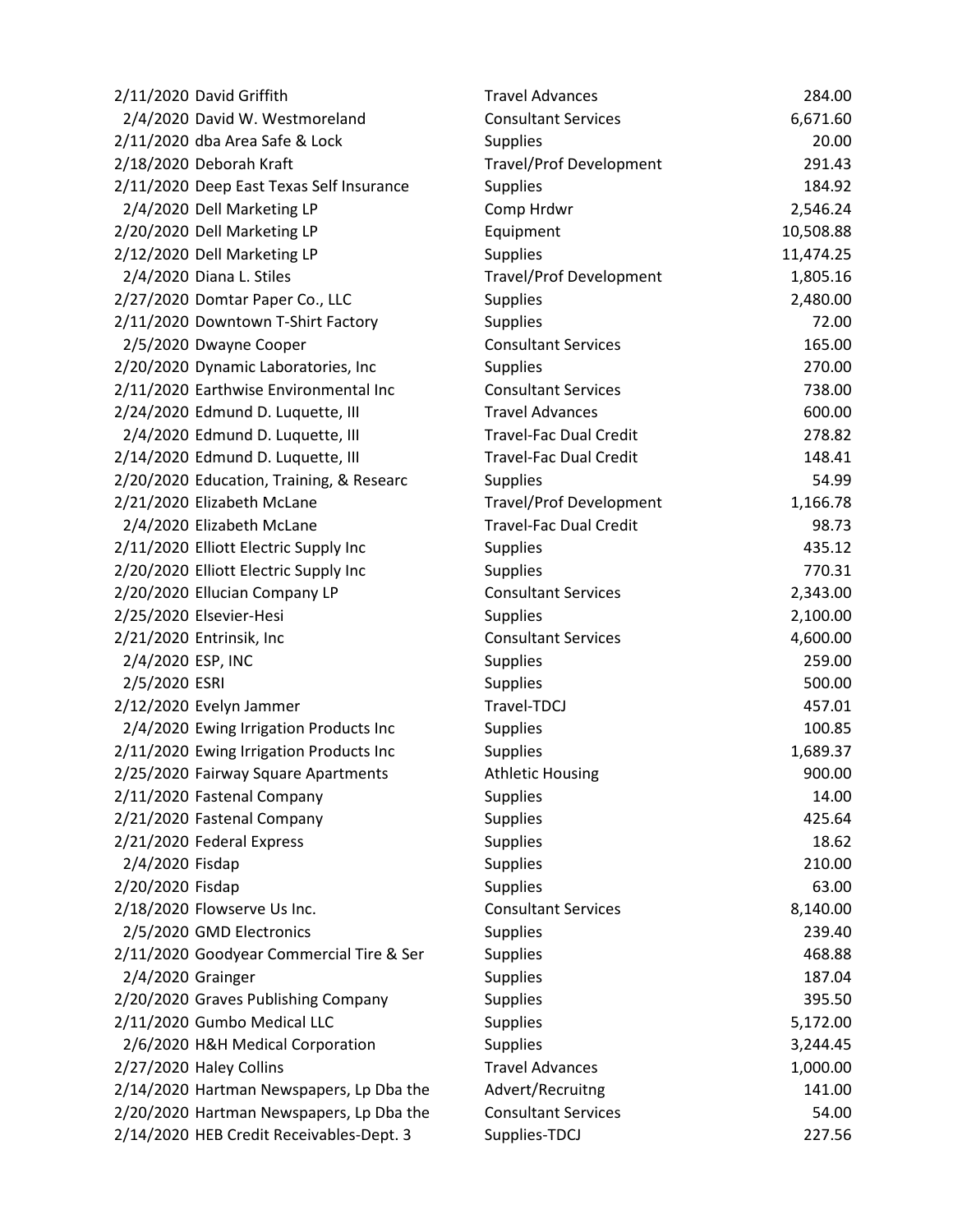| 2/4/2020 HEC Training Center            | <b>Supplies</b>                  | 480.00    |
|-----------------------------------------|----------------------------------|-----------|
| 2/6/2020 HEC Training Center            | <b>Supplies</b>                  | 252.00    |
| 2/25/2020 Hillcrest Village Apartments  | <b>Athletic Housing</b>          | 600.00    |
| 2/5/2020 Home Depot                     | <b>Supplies</b>                  | 2,461.25  |
| 2/6/2020 Honesty Environmental Services | <b>Consultant Services</b>       | 3,220.00  |
| 2/14/2020 Houston Community Newspapers  | Advert/Recruitng                 | 202.95    |
| 2/25/2020 Huntington Oaks Apartments    | <b>Athletics - Baseball</b>      | 300.00    |
| 2/14/2020 IdentiSys Inc                 | <b>Supplies</b>                  | 408.61    |
| 2/27/2020 IEC Simulations, Inc.         | <b>Consultant Services</b>       | 13,050.00 |
| 2/7/2020 Irma Garcia                    | <b>Supplies</b>                  | 159.77    |
| 2/11/2020 Iron Mountain Inc             | Shredding                        | 1,225.07  |
| 2/5/2020 J + G Plumbing Services, LLC D | <b>Supplies</b>                  | 900.00    |
| 2/21/2020 Jade Borne                    | <b>Travel/Prof Development</b>   | 239.85    |
| 2/7/2020 Jason Schreiber                | <b>Travel Advances</b>           | 19.66     |
| 2/4/2020 JD Palatine, LLC               | Personnel Actions/Other          | 64.05     |
| 2/20/2020 Jeffrey Parks                 | <b>Travel/Prof Development</b>   | 169.63    |
| 2/6/2020 Jerri Torres-Farmer            | <b>Travel Advances</b>           | 320.00    |
| 2/14/2020 Jocelyn Wiltz                 | <b>Travel-Prof Devel Faculty</b> | 417.89    |
| 2/20/2020 Joe Machol                    | <b>Consultant Services</b>       | 165.00    |
| 2/12/2020 Joe's Barbeque Co             | Public Info                      | 669.40    |
| 2/28/2020 Joe's Barbeque Co             | <b>Supplies</b>                  | 299.50    |
| 2/7/2020 Johanna M. Hume                | <b>Travel-Prof Devel Faculty</b> | 316.83    |
| 2/5/2020 John Hefner                    | <b>Consultant Services</b>       | 165.00    |
| 2/5/2020 John Rasco                     | <b>Consultant Services</b>       | 165.00    |
| 2/27/2020 John Rasco                    | <b>Consultant Services</b>       | 290.00    |
| 2/20/2020 Joseph Ramirez                | <b>Consultant Services</b>       | 270.00    |
| 2/11/2020 Joshua W. Hundley             | Advert/Recruitng                 | 300.00    |
| 2/14/2020 Karina Lovas                  | <b>Travel-Fac Dual Credit</b>    | 337.18    |
| 2/11/2020 Karl Stager                   | <b>Travel/Prof Development</b>   | 43.13     |
| 2/14/2020 Karl Stager                   | <b>Travel/Prof Development</b>   | 534.60    |
| 2/18/2020 Karl Stager                   | <b>Travel/Prof Development</b>   | 10.00     |
| 2/20/2020 Kathryn Lumpkin               | <b>Travel/Prof Development</b>   | 6.44      |
| 2/20/2020 Keith Vyvial                  | <b>Travel/Repetitive Mileage</b> | 175.72    |
| 2/14/2020 Kelly Klimpt                  | <b>Travel/Prof Development</b>   | 293.06    |
| 2/21/2020 Ken Leventhal                 | <b>Consultant Services</b>       | 165.00    |
| 2/5/2020 Kenmor Electric Company Lp     | <b>Consultant Services</b>       | 1,470.11  |
| 2/6/2020 Kenmor Electric Company Lp     | <b>Consultant Services</b>       | 5,255.00  |
| 2/25/2020 Kenton Apartments             | <b>Athletics - Baseball</b>      | 2,100.00  |
| 2/6/2020 Konica Minolta                 | Equip Maint/Rentl                | 675.74    |
| 2/18/2020 Kristina Vinson               | <b>Supplies</b>                  | 43.27     |
| 2/27/2020 Kristitch Designs             | <b>Operational Expense</b>       | 676.00    |
| 2/18/2020 Laurel Joseph                 | <b>Travel/Prof Development</b>   | 66.00     |
| 2/26/2020 Laurie English                | <b>Travel Advances</b>           | 400.00    |
| 2/25/2020 Law Enforcements Targets, Inc | <b>Supplies</b>                  | 803.43    |
| 2/11/2020 LCD Concepts Inc              | <b>Supplies</b>                  | 199.90    |
| 2/14/2020 Lee Oil Company               | <b>Supplies</b>                  | 1,569.00  |
| 2/20/2020 LexisNexis Matthew Bender     | <b>Supplies</b>                  | 70.08     |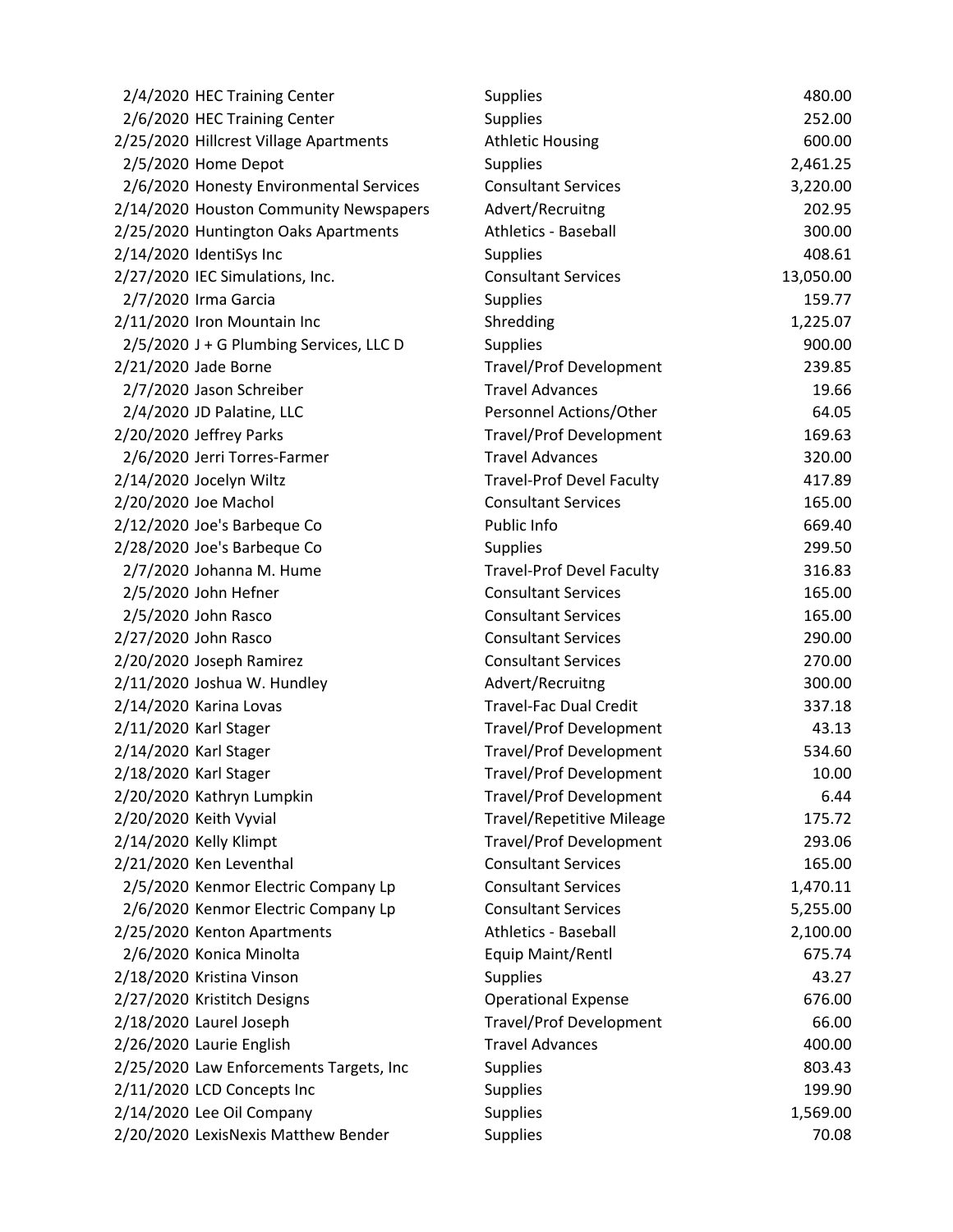| 2/6/2020 LexisNexis Risk Data Managemen  | <b>Supplies</b>                  | 185.07    |
|------------------------------------------|----------------------------------|-----------|
| 2/26/2020 Lilly Garcia                   | <b>Travel Advances</b>           | 132.00    |
| 2/7/2020 Linda Austin                    | <b>Check Reissue</b>             | 25.21     |
| 2/21/2020 Logical Front LLC              | Comp Hrdwr                       | 81,235.16 |
| 2/14/2020 Luis G Trevino                 | <b>Travel/Prof Development</b>   | 51.23     |
| 2/21/2020 Mainstage Theatrical Supply, I | <b>Consultant Services</b>       | 19,557.00 |
| 2/27/2020 Mainstage Theatrical Supply, I | <b>Consultant Services</b>       | 46,829.00 |
| 2/5/2020 Marvin Castex                   | <b>Consultant Services</b>       | 165.00    |
| 2/21/2020 Marvin Castex                  | <b>Consultant Services</b>       | 165.00    |
| 2/25/2020 Meadow Park Apartments         | <b>Athletic Housing</b>          | 1,200.00  |
| 2/25/2020 Meadow Park Apartments         | <b>Athletic Housing</b>          | 1,200.00  |
| 2/25/2020 Meadow Park Apartments         | <b>Athletics - Baseball</b>      | 1,200.00  |
| 2/25/2020 Meadow Park Apartments         | <b>Athletics - Baseball</b>      | 900.00    |
| 2/12/2020 Michael V. Guardiola           | <b>Consultant Services</b>       | 165.00    |
| 2/18/2020 Micronet Technology, Inc.      | <b>Consultant Services</b>       | 487.00    |
| 2/26/2020 Mr. David Canada               | <b>Consultant Services</b>       | 1,050.00  |
| 2/26/2020 Mr. Dwight Rhodes              | Public Info                      | 87.00     |
| 2/6/2020 Mr. Kevin Moody                 | <b>Travel Advances</b>           | 10.28     |
| 2/11/2020 Mr. Kevin Moody                | <b>Travel Advances</b>           | 1,676.00  |
| 2/7/2020 Ms. Carole L. Hallows           | <b>Travel/Prof Development</b>   | 37.95     |
| 2/7/2020 Ms. Robin Harbour               | <b>Travel/Repetitive Mileage</b> | 16.63     |
| 2/28/2020 Mvap Medical Supplies Inc      | <b>Supplies</b>                  | 263.00    |
| 2/12/2020 Nick Szoeke                    | <b>Consultant Services</b>       | 1,750.00  |
| 2/25/2020 Northern Brazoria County Educa | <b>Office Supplies Contract</b>  | 20.00     |
| 2/14/2020 Office Depot Business Services | Credit payment                   | 14,767.60 |
| 2/25/2020 Office Depot Business Services | Supplies                         | 650.40    |
| 2/11/2020 Office Depot Business Services | <b>Supplies</b>                  | 1,491.60  |
| 2/27/2020 Oliver Equipment Company       | <b>Consultant Services</b>       | 2,400.00  |
| 2/21/2020 Oracle America Inc             | <b>Cmptr Softwr</b>              | 100.00    |
| 2/11/2020 O'Reilly Auto Parts            | <b>Supplies</b>                  | 604.16    |
| 2/14/2020 O'Reilly Auto Parts            | <b>Supplies</b>                  | 767.70    |
| 2/27/2020 O'Reilly Auto Parts            | <b>Supplies</b>                  | 34.96     |
| 2/14/2020 Parks Medical Electronics, Inc | <b>Supplies</b>                  | 32,445.00 |
| 2/4/2020 Pasadena Sporting Goods         | Supplies                         | 199.50    |
| 2/20/2020 PCCare, Inc. DBA Square3       | <b>Cmptr Softwr</b>              | 8,002.74  |
| 2/20/2020 Pearland Reporter News         | <b>Library Periodicals</b>       | 35.00     |
| 2/5/2020 Pearson Education, Inc.         | <b>New Books</b>                 | 2,839.52  |
| 2/4/2020 Perma-Bound Books               | Supplies-TDCJ                    | 1,075.00  |
| 2/4/2020 Pharmacy Technician Certificat  | <b>Supplies</b>                  | 129.00    |
| 2/11/2020 Pianos From Party Animals      | Equip Maint/Rentl                | 1,334.00  |
| 2/28/2020 Pianos From Party Animals      | Equip Maint/Rentl                | 223.00    |
| 2/18/2020 Pinnacle Medical Management    | <b>Consultant Services</b>       | 60.00     |
| 2/25/2020 Pitney Bowes Inc.              | Postage                          | 600.00    |
| 2/11/2020 Pollock Paper Distributors     | <b>Supplies</b>                  | 2,236.43  |
| 2/14/2020 Pollock Paper Distributors     | <b>Supplies</b>                  | 18.00     |
| 2/21/2020 Pollock Paper Distributors     | Supplies                         | 714.13    |
| 2/25/2020 Pollock Paper Distributors     | Supplies                         | 13.80     |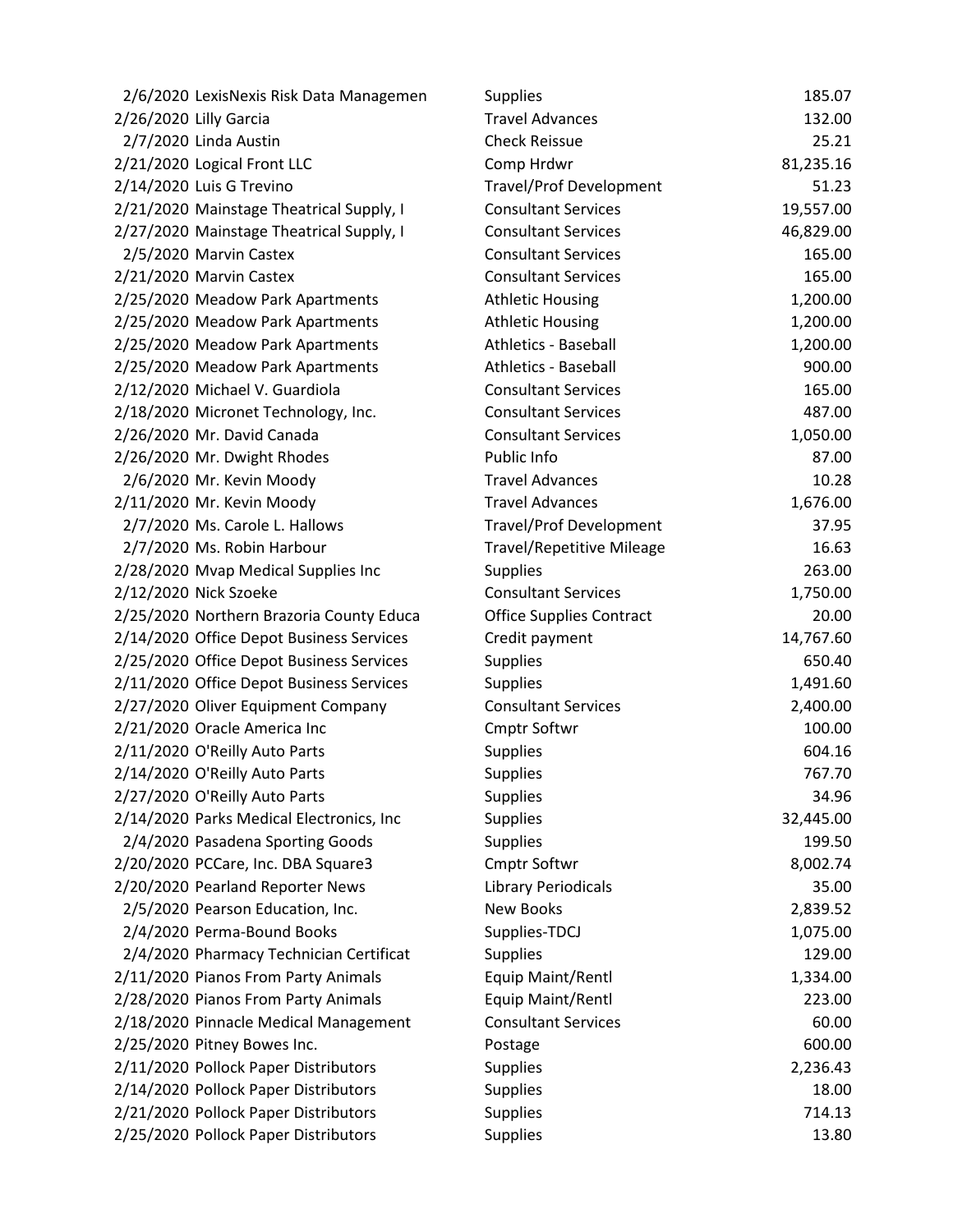| 2/20/2020 Praetorian Group, Inc dba Prae | <b>Travel/Prof Development</b> | 572.00     |
|------------------------------------------|--------------------------------|------------|
| 2/14/2020 PreCheck Inc.                  | <b>Supplies</b>                | 54.50      |
| 2/4/2020 Premier Home + Hardware + Lumb  | Supplies                       | 27.91      |
| 2/11/2020 Premier Home + Hardware + Lumb | Supplies                       | 107.94     |
| 2/14/2020 Premier Home + Hardware + Lumb | Supplies                       | 70.97      |
| 2/21/2020 Premier Home + Hardware + Lumb | <b>Supplies</b>                | 26.93      |
| 2/25/2020 Premier Home + Hardware + Lumb | Supplies                       | 68.95      |
| 2/21/2020 Proenergy Partners Lp          | Gas                            | 3,864.10   |
| 2/18/2020 Querencia Joshua               | <b>Travel Advances</b>         | 1,252.00   |
| 2/20/2020 Region XIV Umpires Association | <b>Consultant Services</b>     | 160.00     |
| 2/27/2020 Reinaldo Smith                 | <b>Consultant Services</b>     | 2,375.00   |
| 2/11/2020 Respironics, Inc.              | Equip Maint/Rentl              | 30.00      |
| 2/4/2020 Roaring Spring Blank Book Comp  | Miscellaneous                  | 374.40     |
| 2/6/2020 Robert Ferrilli LLC             | <b>Consultant Services</b>     | 783.75     |
| 2/21/2020 Robert Ferrilli LLC            | <b>Consultant Services</b>     | 330.00     |
| 2/25/2020 Rogers, Morris & Grover, L.L.P | <b>Attorney Fees</b>           | 7,708.02   |
| 2/6/2020 RTS Publishing Co dba Ketterin  | Supplies                       | 3,835.00   |
| 2/25/2020 San Jacinto Federated Music Cl | Other A/R                      | 100.00     |
| 2/14/2020 Saul Olivares                  | <b>Travel-Fac Dual Credit</b>  | 72.11      |
| 2/4/2020 Screenvision                    | Advert/Recruitng               | 832.00     |
| 2/27/2020 Screenvision                   | Advert/Recruitng               | 832.00     |
| 2/21/2020 Sewell Development Corporation | <b>Supplies</b>                | 839.85     |
| 2/18/2020 Sharmeal Archie                | <b>Travel Advances</b>         | 128.57     |
| 2/25/2020 SHI-Government Solutions, Inc. | <b>Cmptr Softwr</b>            | 1,632.55   |
| 2/28/2020 Show and Tell Products         | <b>Supplies</b>                | 170.00     |
| 2/5/2020 Siemens Industry, Inc.          | <b>Consultant Services</b>     | 83,160.00  |
| 2/6/2020 Sirchie Finger Print Labs       | <b>Supplies</b>                | 343.46     |
| 2/20/2020 Skillpath Seminars             | <b>Supplies</b>                | 907.80     |
| 2/28/2020 Southern Association of Colleg | <b>Consultant Services</b>     | 500.00     |
| 2/4/2020 Southwest College Bookstore As  | <b>Association Fees</b>        | 125.00     |
| 2/25/2020 Sparkletts                     | Credit payment                 | 399.21     |
| 2/20/2020 Spectrum Corp                  | <b>Field Maintenance</b>       | 377.25     |
| 2/20/2020 Stacy Ebert                    | <b>Travel/Prof Development</b> | 198.71     |
| 2/5/2020 Sterling Flags                  | Supplies                       | 332.73     |
| 2/11/2020 Structure Tone Southwest LLC   | <b>Consultant Services</b>     | 246,056.69 |
| 2/21/2020 Structure Tone Southwest LLC   | <b>Consultant Services</b>     | 53,281.52  |
| 2/6/2020 Sunbelt Rentals                 | <b>Consultant Services</b>     | 1,649.89   |
| 2/20/2020 Suretec Insurance Company      | Inst'l Insurance               | 50.00      |
| 2/28/2020 Suretec Insurance Company      | Inst'l Insurance               | 50.00      |
| 2/14/2020 T & R Mechanical, Inc.         | <b>Consultant Services</b>     | 3,540.00   |
| 2/12/2020 TACE                           | <b>Travel/Prof Development</b> | 660.00     |
| 2/25/2020 Taylor & Francis Group         | <b>New Books</b>               | 535.60     |
| 2/20/2020 Team Industrial Services, Inc. | <b>Consultant Services</b>     | 8,691.00   |
| 2/11/2020 Technical Associates of Charlo | <b>Consultant Services</b>     | 2,145.00   |
| 2/6/2020 Texas Association of School Bo  | <b>Supplies</b>                | 3,811.84   |
| 2/14/2020 Texas Dept of Licensing and Re | <b>Consultant Services</b>     | 220.00     |
| 2/4/2020 The Facts                       | Advert/Recruitng               | 222.75     |